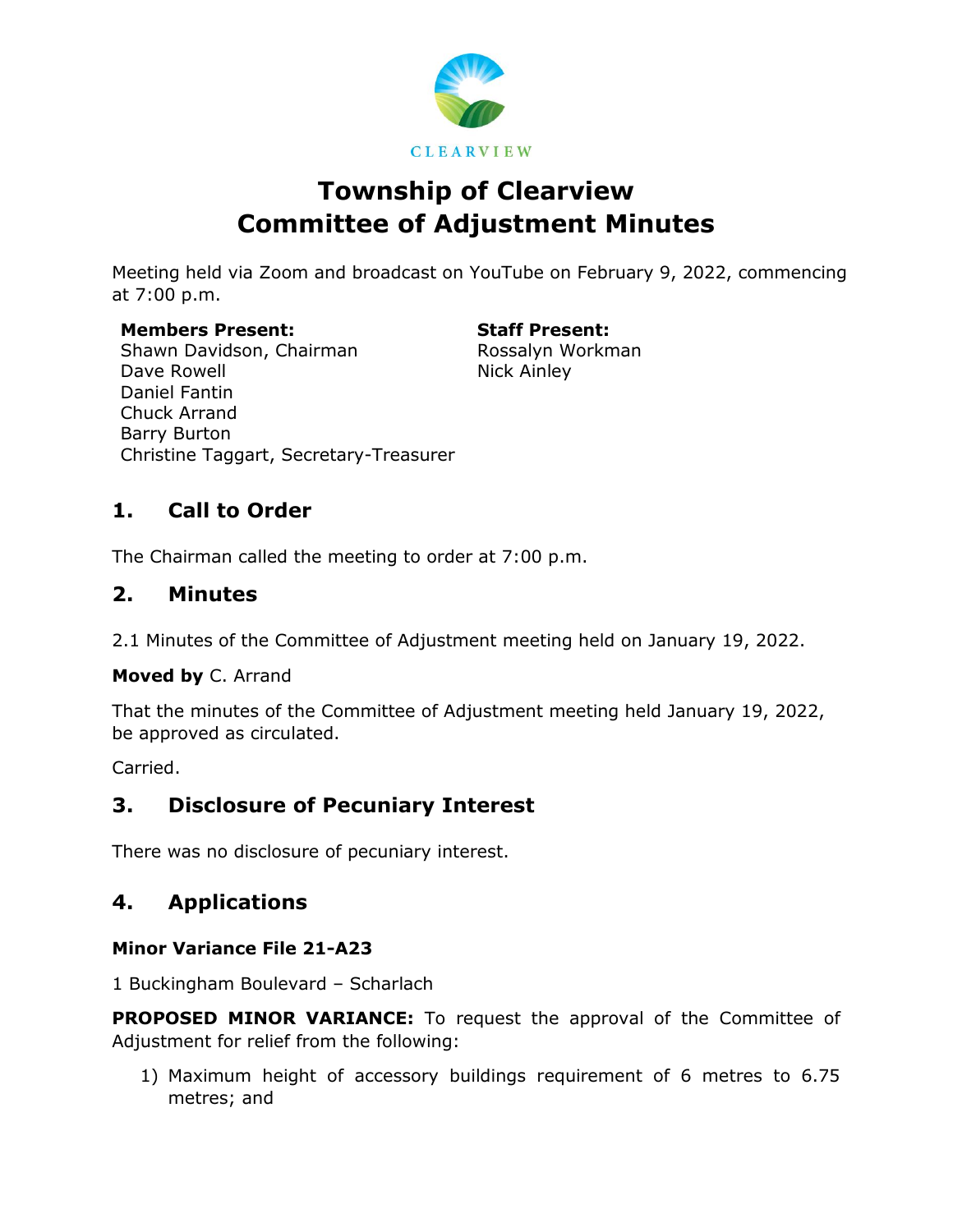2) Maximum gross floor area of all accessory building combined requirement of 64 square metres to 90.7 square metres.

The effect of the application is to permit the enlargement of a detached garage on the subject lands.

The Chairman welcomed the owner, Jan Scharlach, to the meeting.

The Secretary read the notice of application and advised that circulation of the applications was mailed on January 25, 2022, to the applicant, appropriate agencies and property owners within 60 metres. The Secretary advised that no comments were received.

The Chairman asked Mr. Scharlach if he had any questions or comments. He had none.

The Chairman asked Committee if they had any questions or comments, there were none.

It was then;

Moved by: C. Arrand

That minor variance application 21-A23 be granted as applied for.

#### **REASON FOR DECISION**

- 1. The proposal conforms to the Official Plan;
- 2. The proposal conforms to the general intent and purpose of the Zoning By-law;
- 3. The variance is minor in nature; and
- 4. The variance is desirable for the appropriate development of the lands.

Carried.

#### **Consent File 22-B01**

23 Nelson Street – Sperandeo

The purpose and effect of the application is to sever one residential lot from the subject lands.

**PROPOSED SEVERED LOT:** 15 metres of frontage overall, 763.20 square metres vacant land.

**RETAINED LOT:** 25.34 metres of frontage overall, 1289 square metres with dwelling and detached garage.

The Chairman welcomed the owner, Marcello Sperandeo, to the meeting.

The Secretary read the notice of application and advised that circulation of the applications was mailed on January 25, 2022, to the applicant, appropriate agencies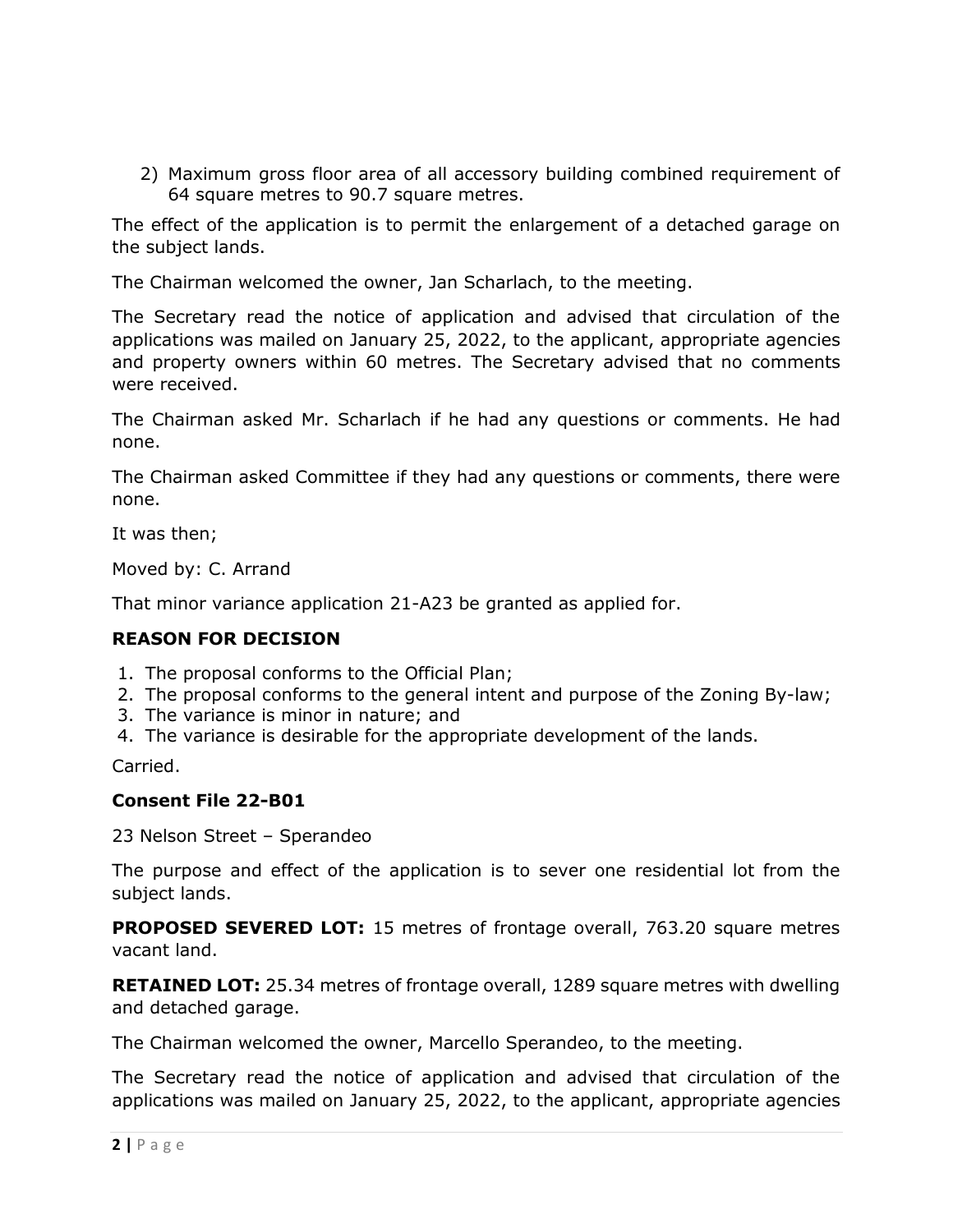and property owners within 60 metres. The Secretary then summarized the comments received from the Hydro One having no concerns or objection to the application. The Secretary advised that comments of concern and objection were received from Nadia Denelzen Cooper and Andrew Cooper of 219 Library Street, and Ian Hogan and Alexandra Kelly of 221 Library Street. Their comments included concern with the size of the proposed lot, privacy, loss of trees, lot grading and drainage, allocation for sewage, devaluing of property, conformity with the Township Official Plan and maintaining the character of the area.

The Chairman asked Mr. Sperandeo if he had any questions or comments. Mr. Sperandeo commented that Ms. Workman provided a great response to the citizens that were concerned which seemed to clear up most of the issues they had. He advised that he does not intend to build on the new lot.

The Chairman asked Committee if they had any questions or comments.

Member Rowell asked Ms. Workman if the comments within page 5 of the report regarding limited sewage allocation, in the future should they be including this as part of a condition or added as a note under the conditions. Discussion ensued. Ms. Workman advised that she would bring back Member Rowell's question to staff for discussion.

Member Burton advised that he spoke with Planning Staff regarding this application and the allocation, it was confirmed that allocation is available. He commented that he appreciates the comments that were received however, to deny the application they would need to find something that contradicts the Planning Act and there is nothing that does. He then spoke to appeal situations. Member Burton advised that he supports the recommendation and is prepared to motion to approve it.

Member Arrand asked Ms. Workman, if the water and sewer allotments are given and the severance is competed, the lot is sold and a new owner doesn't build for another five years, is the allocation still there for the future owner. Ms. Workman explained that the allocation is there once it is paid and installed and that is the condition of the severance. She advised that the Secretary-Treasurer cannot provide the paperwork to convey that lot until the services are installed and paid for. Ms. Workman explained that services cannot begin to be installed until May.

It was then;

Moved by: B. Burton

That consent application 22-B01 be granted subject to the following conditions:

1. That the applicant meet all the requirements, financial and otherwise of the Municipality including payment of the fee of \$150.00 for each Certificate of Consent to be issued;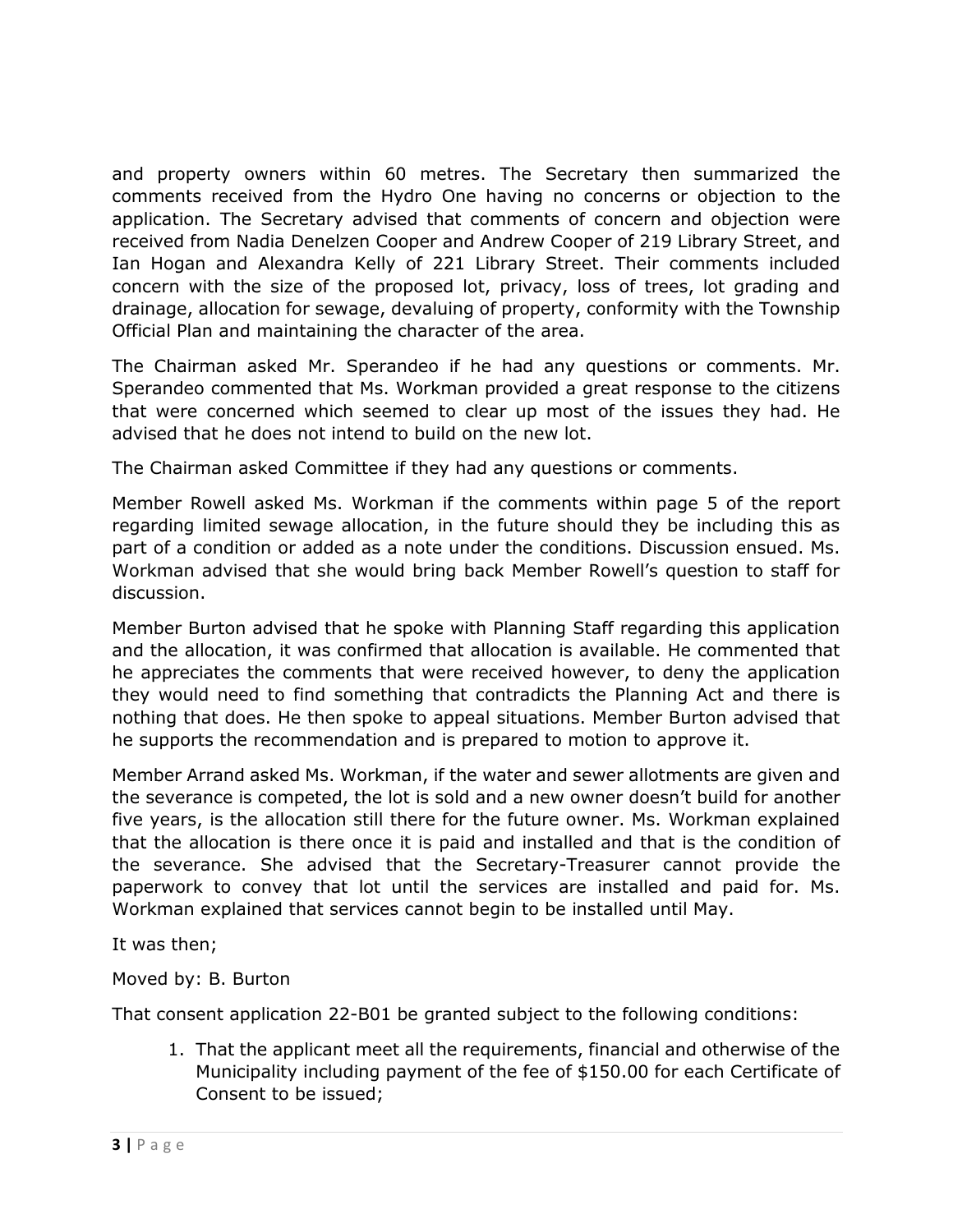- 2. That the applicant provides a description of the severed and the retained lands which may be registered under the requirements of the Registry Act or Land Titles Act as applicable;
- 3. That the applicant pay a minimum of \$6,698.23 per newly created lot to the municipality or an amount equal to the 5% Parkland Contribution as required by the Planning Act as a requirement of the approval. Please note that the flat rate number is a minimum as it is adjusted annually in accordance with the Statistics Canada Quarterly, Construction Price Statistics, based on the twelve-month period ending September 30<sup>th</sup>.
- 4. That the solicitor provide an undertaking in writing that this condition will be fulfilled: any mortgage on the properties be discharged from any lands being severed;
- 5. That the applicant shall remove the accessory structure, described as metal shed on the survey, that is located on severed parcel.
- 6. That the applicant be required to bring full municipal services (i.e., sewer & sanitary water) to the frontage of the proposed residential lot, connect to said municipal services as well as be responsible for all associated costs. All work to be coordinated with the Township of Clearview Public Works Water/Sewer Foreman.

#### **REASON FOR DECISION**

The Committee believes that the request is desirable for the appropriate development and use of the lands.

Carried.

### **Consent File 22-B02**

3367 Lavender Hill Road – Alexander

The purpose of the application is to sever a portion of lands from 3367 Lavender Hill Road to be added to the abutting lands to the east identified as Roll No. 4329 010 011 07300.

**PROPOSED SEVERED PARCEL:** has no frontage overall, 360,000 square metres (89 acres) vacant land.

**RETAINED LOT:** approximately 300 metres of frontage on Lavender Hill Road overall, 630,000 square metres (155.7 acres) with dwelling and detached.

The effect of the application is to facilitate a lot addition which will result in 432901001107300 having a frontage of approximately 520 metres overall, 224 acres vacant land.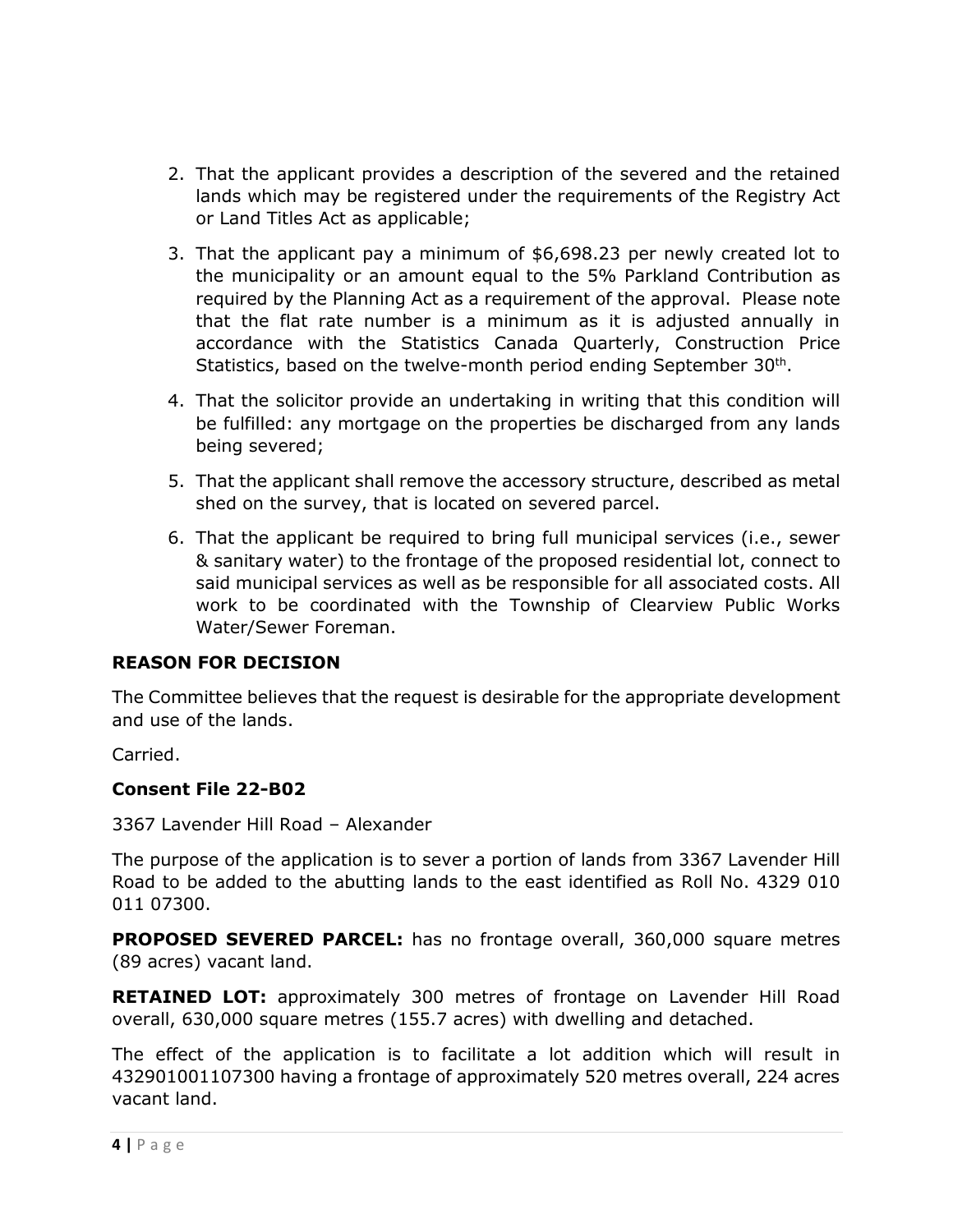The Chairman welcomed the agent, Keith Boulter, to the meeting.

The Secretary read the notice of application and advised that circulation of the applications was mailed on January 25, 2022, to the applicant, appropriate agencies and property owners within 60 metres. The Secretary then summarized the comments received from the Nottawasaga Valley Conservation Authority and Hydro One having no concerns or objection to the application.

The Chairman asked Mr. Boulter if he had any questions or comments. Mr. Boulter advised that they have read the Planning Department's report and are content with all of the conditions noted.

The Chairman asked Committee if they had any questions or comments, there were none.

It was then;

Moved by: C. Arrand

That consent application 22-B02 be granted subject to the following conditions:

- 1. That the applicant meet all requirements, financial and otherwise of the Municipality including payment of the fee of \$150.00 for each Certificate of Consent or Cancelation Certificate to be issued.
- 2. That the applicant provides a description of the land which may be registered under the requirements of the Registry Act or Land Titles Act as applicable.
- 3. That any mortgage on the property be discharged from any lands being severed and that the solicitor provide an undertaking in writing that this condition will be fulfilled.
- 4. That the property to be severed is conveyed into the same name as the owner of the abutting land to the South being assessed as Roll No. 432901001107300 and that the solicitor provide an undertaking in writing that this condition will be fulfilled as well merging the pin numbers to have only one pin number for the new parcel.
- 5. That the Township require the applicant's solicitor to provide a "cancelation certificate" as described in Bill 276, to ensure that the severed and receiving parcel merge as one parcel.

### **REASON FOR DECISION**

The Committee believes that the request is desirable for the appropriate development and use of the lands.